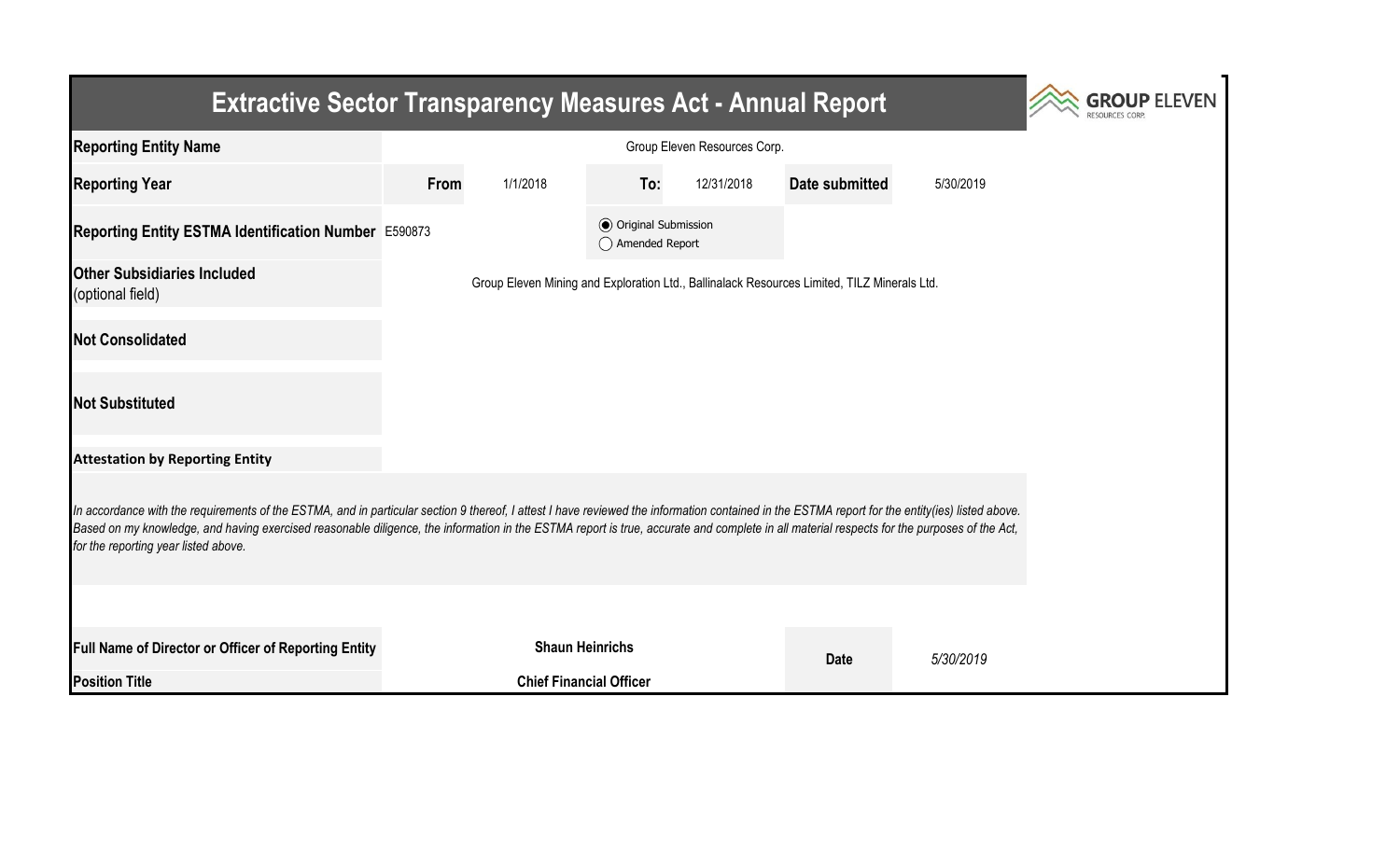| <b>Extractive Sector Transparency Measures Act - Annual Report</b>                                                     |                       |                                                                                                                                                                                                                                |              |                  |        |                                      |                |                  |                                               |                               |                            |  |  |
|------------------------------------------------------------------------------------------------------------------------|-----------------------|--------------------------------------------------------------------------------------------------------------------------------------------------------------------------------------------------------------------------------|--------------|------------------|--------|--------------------------------------|----------------|------------------|-----------------------------------------------|-------------------------------|----------------------------|--|--|
| <b>Reporting Year</b><br><b>Reporting Entity Name</b><br><b>Reporting Entity ESTMA</b><br><b>Identification Number</b> | From:                 | To:<br>1/1/2018<br>12/31/2018<br>Group Eleven Resources Corp.<br>E590873                                                                                                                                                       |              |                  |        | CAD<br><b>Currency of the Report</b> |                |                  |                                               |                               |                            |  |  |
| <b>Payments by Payee</b>                                                                                               |                       |                                                                                                                                                                                                                                |              |                  |        |                                      |                |                  |                                               |                               |                            |  |  |
| <b>Country</b>                                                                                                         | <b>Payee Name</b>     | Departments, Agency, etc<br>within Payee that Received<br><b>Payments</b>                                                                                                                                                      | <b>Taxes</b> | <b>Royalties</b> | Fees   | <b>Production Entitlements</b>       | <b>Bonuses</b> | <b>Dividends</b> | Infrastructure<br><b>Improvement Payments</b> | Total Amount paid to<br>Payee | <b>Notes</b>               |  |  |
| Ireland                                                                                                                | Government of Ireland | Department of Communications,<br><b>Energy and Natural Resources -</b><br><b>Exploration and Mining Division</b>                                                                                                               |              |                  | 32,250 |                                      |                |                  |                                               |                               | 32,250 Converted from Euro |  |  |
| <b>Additional Notes:</b>                                                                                               |                       | Amounts are presented in Canadian dollars; However, these amounts were paid in Euro's and translated to Canadian Dollars. For information purposes the average exchange rate of these transactions was 1.5302 which is the num |              |                  |        |                                      |                |                  |                                               |                               |                            |  |  |